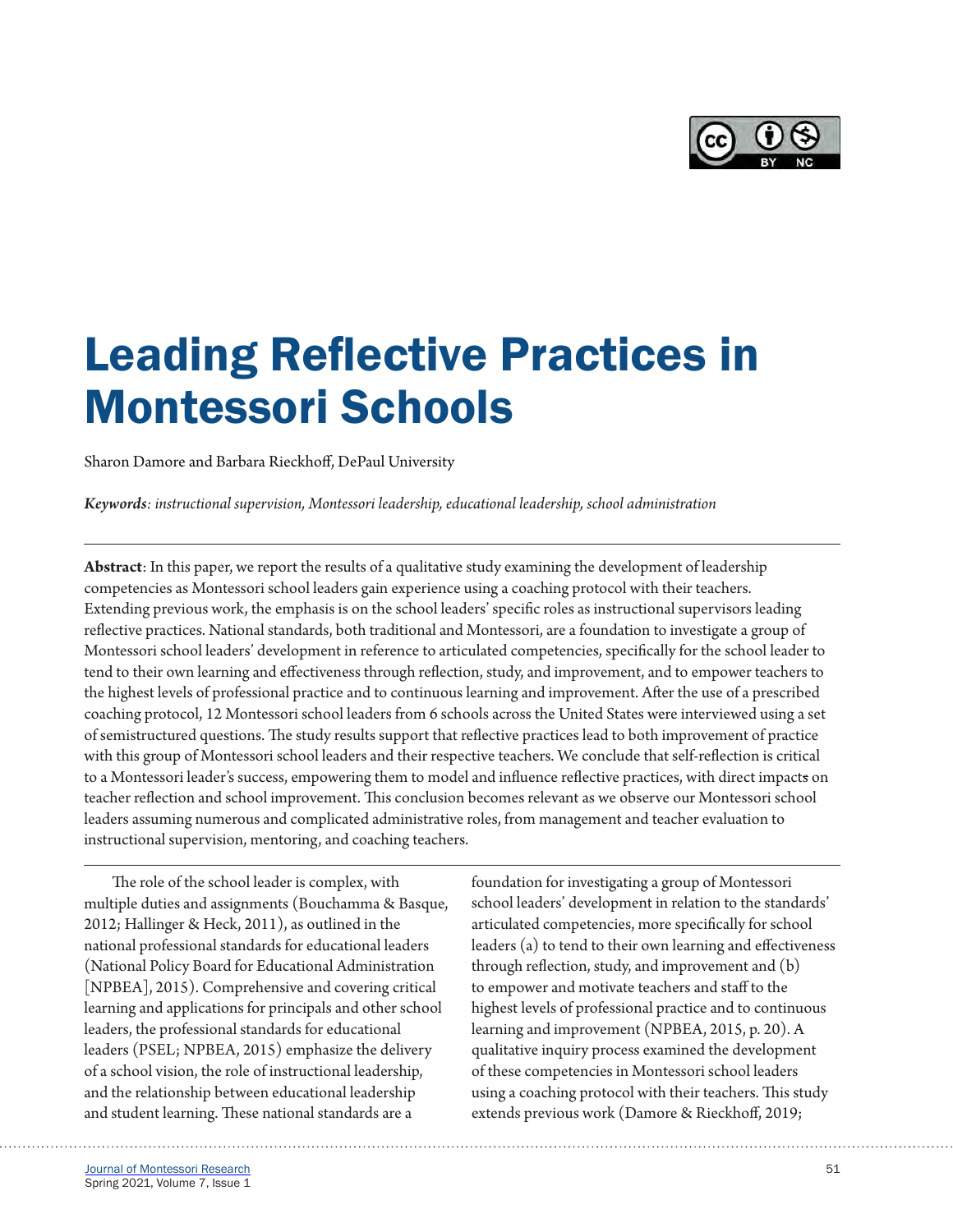Rieckhoff & Damore, 2017) by continuing to study school leaders in their roles as instructional supervisors. We conclude that self-reflection is critical to a Montessori school leader's success, a process that empowers them to model and influence reflective practices, with direct effects on teacher reflection and school improvement. This conclusion becomes relevant as we observe our Montessori school leaders assuming numerous and complicated administrative roles from management, and teacher evaluation to instructional supervision and guiding teachers. As our previous work used the term "coaching," we have aligned coaching to "guiding," which is more recognizable in Montessori teacher education.

# Research Questions and Terminology

Two research questions guided this study: How can a Montessori school leader's self-reflection be facilitated through the use of a prescribed coaching protocol? How does the use of a prescribed coaching protocol impact the Montessori school leader's ability to lead teachers in reflective practices?

Numerous authors distinguished between roles of coaching, mentoring, and supervision (Brockbank & McGill, 2012; Nolan & Hoover, 2008), but Brockbank and McGill (2012) described processes of reflective practice across all three roles. Nolan and Hoover (2008) differentiated between teacher evaluation and supervision, emphasizing the latter as the setting in which leaders support growth in their teachers. Depending on the Montessori school, coaching responsibilities were assigned to all school leaders: administrators; program directors; and instructional supervisors, mentors, or coaches. For the purpose of this study, these terms were used interchangeably because, regardless of title, all of these school leaders were delegated the task of instructional supervision of teachers. Within many of our Montessori schools, we found these roles ambiguous and intertwined, which may result in challenges in teacher improvement. Our intention was not to include the coaching protocol within the context of a teacher-performance evaluation system, but to examine improvement of reflective practices with the participants and their teachers. In the context of this discussion, "student" and "child" are used interchangeably.

# Literature Review

Our questions focused on Montessori school leaders' reflective practice, individually and with teachers, and how these school leaders might acquire these competencies and incorporate them into their roles as instructional coaches. Much of the contemporary, mainstream educational coaching and mentoring literature examines teachers' engagement in reflective practices, how those phenomena are structured and delivered, and the effects on teaching and learning. National and state professional standards articulate the inclusion of this skill set and expertise in school-leader preparation (NPBEA, 2015). National Montessori accreditation standards (American Montessori Society [AMS], 2018) include expectations of similar competencies of the school leader through the delivery of a shared philosophy that guides the school's culture, including instructional decisions, and the development of the teacher (AMS, 2018, Standard 1, Standard 5, pp.  $2-10$ ).

*Reflective practice*, which can be traced to Maria Montessori's work in 1907 (Saylor et al., 2018), represents a cyclical process of deep reflection describing one's professional thinking as a pathway to improved teaching practices (Saylor et al., 2018). Dewey (1933) espoused its importance and posited reflective thinking as distinct from other forms of thought. A connection exists between experiential learning and reflection: the process of "reflective action" (Bouchamma & Basque, 2012, p. 627), which builds new knowledge and decision-making for the school leader. Dr. Montessori's view of leadership emanates from a nontraditional lens, with leadership development embedded in practice and in children as an "investment in human capital" (Bagby & Sulak, 2013, p. 6). She described leadership development through self-awareness, self-regulation, and self-motivation. As students develop leadership skills through orienting and valuing themselves, they are in turn able to explore their place in a larger society. Dr. Montessori's view of leadership was authentic, with transferable skills applied to the student, teacher, and school leader: "Anyone who wants to follow my method must understand that he should not honor me, but follow the child as his leader" (Montessori, 1970, para. 33). Dr. Montessori's writings include leadership concepts of transformation,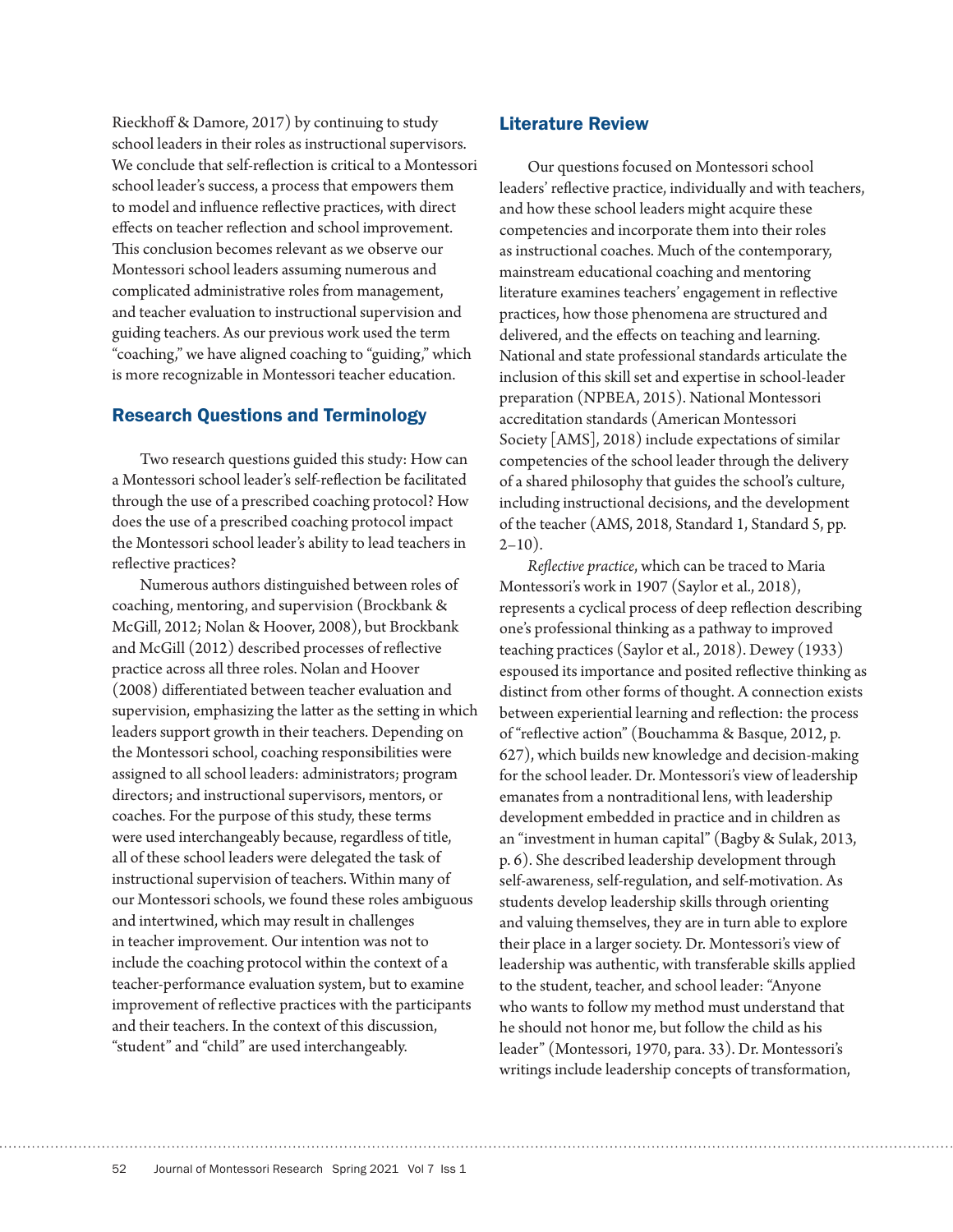adaptation, service, humility, contextual elements, and spirituality. While these ideas align with elements of transformational, moral, and servant leadership theories and models, Dr. Montessori's leadership framework was distinct. Her view of leadership was a bottom-up approach, in contrast to many top-down approaches; the actions of the leader are similarly situated from the ground up, from student to teacher to leader.

## **Leader Self-Reflection**

Dr. Montessori suggested that a vital component of the leadership role is self-reflection: "Those who direct others must themselves be transformed. No one can ever be a leader or a guide who has not prepared for that work" (Montessori, 1949/1984 as cited in Bennetts & Bone, 2020, p. 5). A leader's self-reflection signals a readiness to guide the work and to change, and a willingness to challenge current practices and beliefs (Senge et al., 2012). Professional reflective practice, described by Meier and Henderson (2007), can be viewed as educators' exhaustive study of themselves (Saylor et al., 2018). Reflective leaders can improve their own effectiveness and influence the reflective practices of other adults in their school communities (York-Barr et al., 2016, p. 152). Argyris and Schön (1974) differentiated single- and double-loop learning in relation to reflective practice. *Single-loop learning* involves observing previous action, reflecting on what has been done in order to change the next action (Senge et al., 2012, p. 151). Senge et al. (2012) described *double-loop learning*, which occurs during reflection and forces leaders to think outside of their usual sources of information. Applying double-loop learning to a school setting, the principal amplifies the reflection to include analysis of choices and decisions regarding classroom improvement. Houchens and Keedy (2009) further espoused the framework of *theories of practice*, a process emphasizing the need for self-reflection in order to consider other perspectives as principals lead communities of reflective practice in their schools. Houchens et al. (2017) further extended the research, suggesting school leaders' effectiveness requires subsequent willingness to alter their assumptions, values, and beliefs as they address complex problems and issues. Within the context of theories of practice, the individual contemplates alternative perspectives, which results in new action or direction. If the leader can practice and model this double-looping

with teachers, then the process can be expanded to the school-improvement process, thus creating a reflective professional learning community that begins with the leader.

## **Leading Reflective Practice**

Dr. Montessori described leading others in reflective practice in much the same way that the teacher leads the child, acknowledging the importance of charisma, enticing others into the activity: "Leadership . . . is enacted through the goal of supporting the free, independent development of the human personality" (Bennetts & Bone, 2020, p. 5). The leader guides others, who are in turn responsible for their own skills. Professional reflection is a starting point for teachers to take charge of their own learning (Saylor et al., 2018). The impact of school leaders on their school communities cannot be underestimated. Reflective learning is a frequent component of professional development (Saylor et al., 2018). The instructional leader must embrace, practice, and refine reflection skills to guide the reflective practices of teachers: "Awareness of one's own intuitive thinking usually grows out of practice in articulating it to others" (Schön, 1983, p. 243). Feelings of isolation can be minimized, relationships can be strengthened, and these thinking partnerships can "increase a sense of belonging and connectedness in our work" (York-Barr et al., 2016). Coaching and its role in a school leader's work is particularly germane in the Montessori context (Saylor et al., 2018). The success of coaching depends upon recognizing and honoring a teacher's autonomy (Knight, 2019). As with their students, teachers have little motivation to learn, change, and grow if they do not have autonomy or choices. Montessori practices support autonomy for students, teachers, and leaders. Aguilar (2013) suggested coaching as an essential component of professional development by "creating a relationship in which a client feels cared for . . . and able to access new knowledge" (p. 8), which is central to a Montessori classroom.

# **Adult Learning Principles for Leading Reflective Practice**

Dr. Montessori viewed training as "a natural process which spontaneously develops in the human being" (Montessori, as cited in Bennetts & Bone, 2020, p. 5). The teacher is not an imitator, but rather a thinking teacher,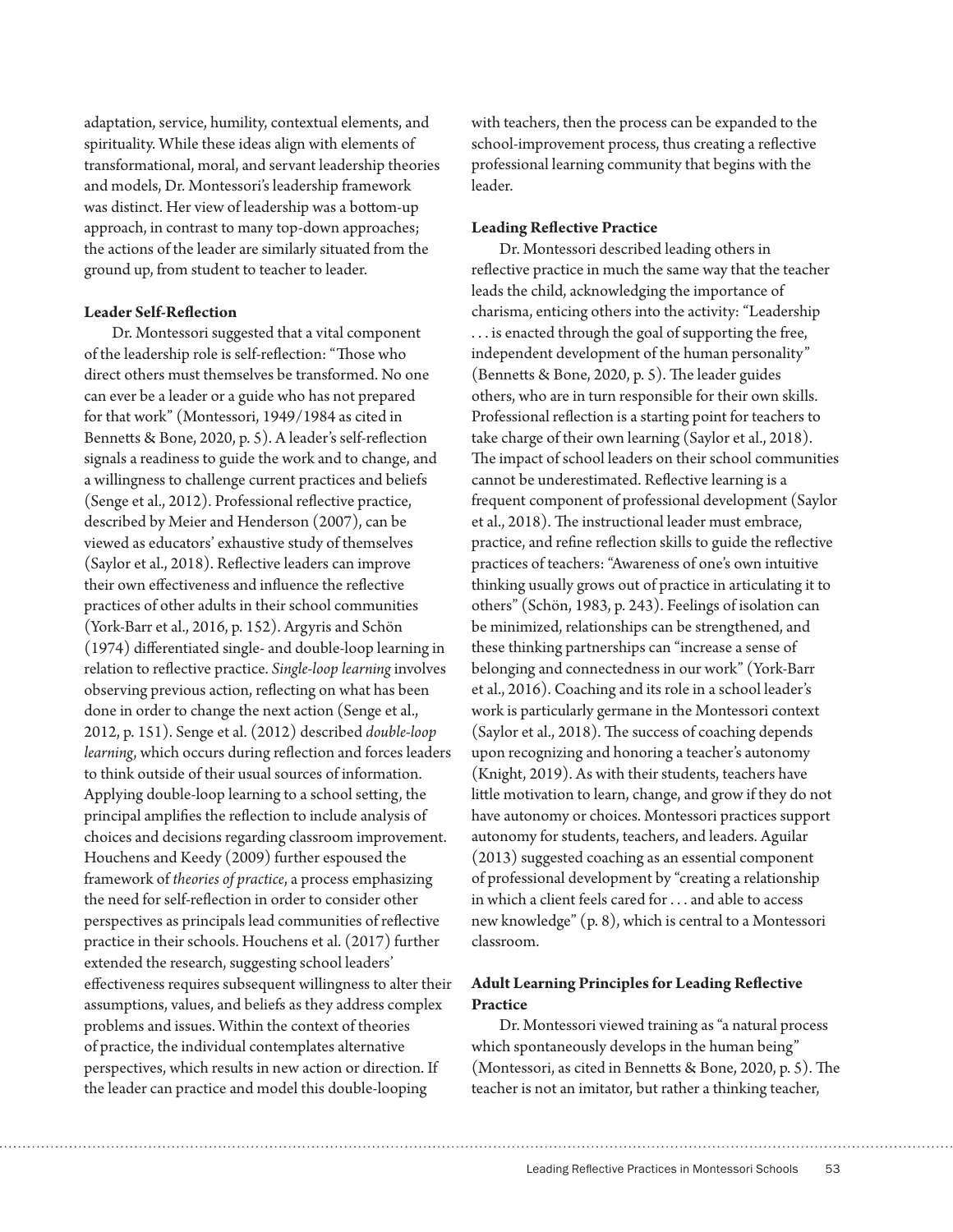one on a moral quest. Montessori training becomes more than the knowledge of curriculum; it is participation in a way of life, where the soul of learning is rooted in the development of the child. More importantly, the teacher's preparation must be a self-transformation, so that the teacher is not the obstacle to the process (Bennetts & Bone, 2020, p. 6). As these Montessori principles are modeled from teacher to child to school leader to teacher, they align with adult learning principles and are a critical subset of leading reflective practice. Steiner (2016) suggested the importance of giving teachers the time and space to reflect upon their practice, affording them "the freedom to learn" (p. 422). Caffarella and Daffron (2013) connected adult learning and reflective practices, concluding that recognition and respect for adults is essential in planning professional development. In this study, we label the coaching protocol as a form of professional development, with deep consideration of adult learning principles that parallel Montessori principles of auto-education, spiritual freedom, and respect for the individual's autonomy.

Dialogue and trust are important cornerstones for lasting adult learning (Drago-Severson et al., 2013; Tschannen-Moran & Gaereis, 2015). Defined by Drago-Severson et al. (2013), *dialogue* is creating a mutual feeling of shared purpose and direction, acknowledging and appreciating feedback, rather than viewing it as a threat to participants. *Thinking together* means moving forward beyond an initial position of resistance or lack of objectivity, encouraging openness to possibilities (York-Barr et al., 2016). It is essential to provide teachers coaching environments and conversations deemed safe. Trust is described as an indispensable condition needed to foster reflective practice. Tschannen-Moran and Gaereis (2015) believed trust requires constant attention; learning increases when trust is present. Reflective leadership is modeled and practiced, and it invites teachers to join the process. Dr. Montessori's views, which underscore the teacher's role in preparing future leaders, are echoed in Montessori schools' standards (AMS, 2019). Teachers serve as guides and mentors rather than dispensers of knowledge. Dr. Montessori's writings underscore the trust the teacher must have in children to reveal themselves in their work (Montessori, 1984). The school leader needs to apply that level of trust to the teacher. Leaders provide a trusting collegial relationship

that honors adult learning and corresponding teacher needs and interests. These processes, when embedded in a school's culture, allow openness to school improvement, individual responsibility, and accountability, with the potential for real and lasting change in schools.

## **Reflective Practice for School Improvement**

Moving school leaders and teachers through selfreflection, as partners, is a first step in using the power of reflective practice to improve schools. As a culture of trust and openness emerges for all stakeholders, the possibilities of school change are available to all. According to Senge et al. (2012), communities of reflective practice are a powerful model for schools to achieve high levels of student learning: "School quality manifests itself in the quality of conversations in the school" (York-Barr et al., 2016, p. 33). With schoolimprovement efforts, reflective practices emerge as critical behaviors as defined by educational preparation standards, such as the National Board Teaching Standards, National Leadership Standards (NPBEA, 2015), and in Danielson's teaching rubric (Saylor et al., p. 13). The AMS standards require the school to document and use results for learner outcomes: "The quality Montessori school enacts an ongoing assessment system that monitors and documents learner outcomes, and uses these results to improve educational effectiveness" (AMS, 2018, p. 9). However, Dr. Montessori suggested that improving schools is not a top-down, hierarchical process but rather a bottom-up process starting with the child. Instead of focusing on improving test scores or other external measures of the school's success, the Montessori view focuses on each human being, with the leader's role one of responsibility and not authority (Bennetts & Bone, 2020, p. 9). Dr. Montessori visualized a bigger, global perspective to improve the social order, taking care of our civilization and our world (Montessori, 1984). Challenges facing school leaders increase and deepen, often mirroring those faced in society. Elliot and Shiff (2001) emphasized the importance of providing educators with opportunities to speak about equity issues, ranging from curricular to organizational concerns. Cultural diversity and equity are primary considerations in school-improvement efforts as leaders are faced with addressing racial disparity and inequities.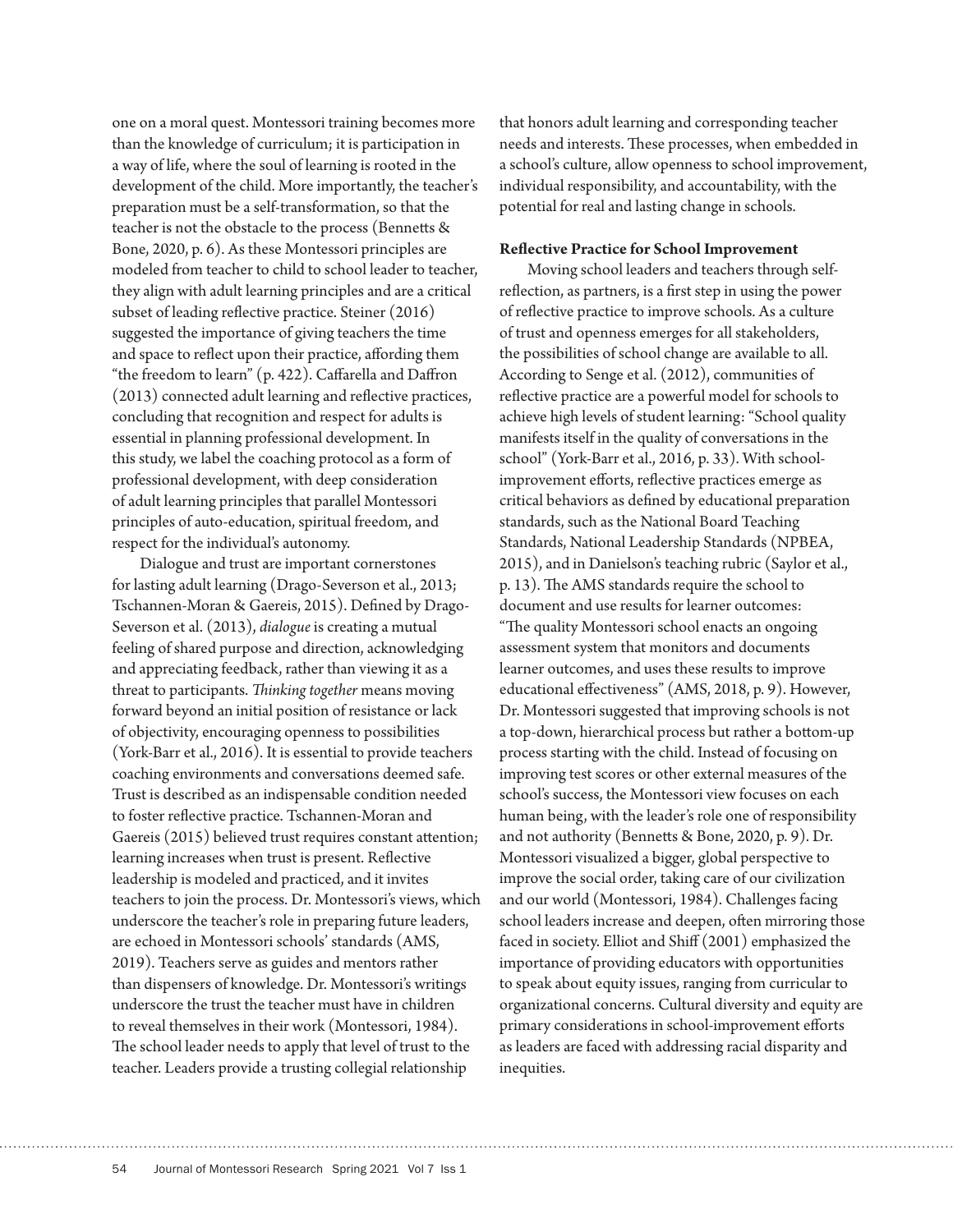# **Methods**

The study followed a naturalistic, holistic, multicasestudy research design (Bogdan & Biklin, 2007; Glesne, 2011; Zainal, 2007). Results were clarified and strengthened through explanatory building, and we determined data appropriateness for the research question and theoretical connections (Zainal, 2007). With this study, we continued the examination of the experiences and perceptions of school leaders who used a coaching protocol (Damore & Rieckhoff, 2019) but specifically focusing on individual self-reflection and leading reflective practices with this group of Montessori school leaders. The theoretical underpinning for this study is grounded in a phenomenological approach of research (Bogdan & Biklin, 2007; Glesne, 2011).

This interpretive, ethnographic approach led to explanation of interactions and to learning about a social phenomenon when variables are complex, interwoven, and difficult to measure (Glesne, 2011). As in previous research, our approach brought the perspective of university-based faculty working within school communities founded on principles of critical, collaborative inquiry (Clark, 1999). Contextualized in earlier work (Damore & Rieckhoff, 2019; Kapustka & Damore, 2012; Rieckhoff & Damore, 2017) that originated in the examination of the use of a coaching protocol with student teachers, analysis transitioned to studying the coaching protocol with practicing school leaders, including Montessorians.

We are university-based teacher educators, previous administrators of both public and private schools, who coach principals and instructional leaders locally and nationally. One of us is also a Montessori educator with more than 30 years of experience. The transition to study Montessori school leaders occurred when the researcher was asked to assist in developing systems of teacher supervision and feedback in Montessori schools. Classroom observations had been routine, but the administrators struggled to facilitate constructive feedback with their teachers in a timely, meaningful way. For this study, we did not focus on formal teacher evaluation but on strategies of teacher supervision, including building trust and reflective practices with the teachers.

## **Selection of Participants**

Convenience sampling was used for participant selection to provide rich cases to study the phenomenon of reflective practice in schools (Glesne, 2011). We presented the research opportunity at several regional and national Montessori conferences in the United States. The school administrators who contacted us were invited to participate after we felt confident that the participant was committed to the project. Referencing Hallinger & Heck (2011), school leadership commitment and capacity are paramount to improvement of academic achievement. We interviewed 12 Montessori school leaders. The first cohort participated during the 2017–2018 academic year and the second cohort in 2018–2019. Participants were provided informed consent, and written teacher consent was obtained. For data analysis, the two cohorts were combined, using standardized training and data-collection procedures. The demographics of the school leaders and respective schools are reported in Table 1. The sample was not intended to be representative of the populations of schools in which the research was conducted. All participants, regardless of titles, were responsible for the instructional supervision of teachers. While Montessori fidelity and quality of implementation are not part of this study, their schools' accreditations, or other information about their adherence to Montessori standards, are reported in Table 1.

## **Coaching Protocol—Design and Development**

The coaching protocol is a semistructured set of eight questions used by an instructional supervisor to facilitate feedback to the teacher after a classroom observation. The questions, which use evidence-based components of good teaching and learning, along with solicitation of critical, inquiry-based teacher responses, are designed to enable the supervisor–coach to guide teachers to self-reflect and improve their classroom practices (Yendol-Hoppey & Dana, 2007). Originally designed and used (Kapustka & Damore, 2012) with student teachers at a large, urban university, the protocol was developed in response to our participatory experiences in a university-based professional-development school model (Teitel, 2003), as well as a review of the literature that denounced teacher education programs' ineffectiveness. The protocol was designed with the intention of improving the supervisory relationship and teacher efficacy. As with Nolan and Hoover's (2008) perspective on the need to differentiate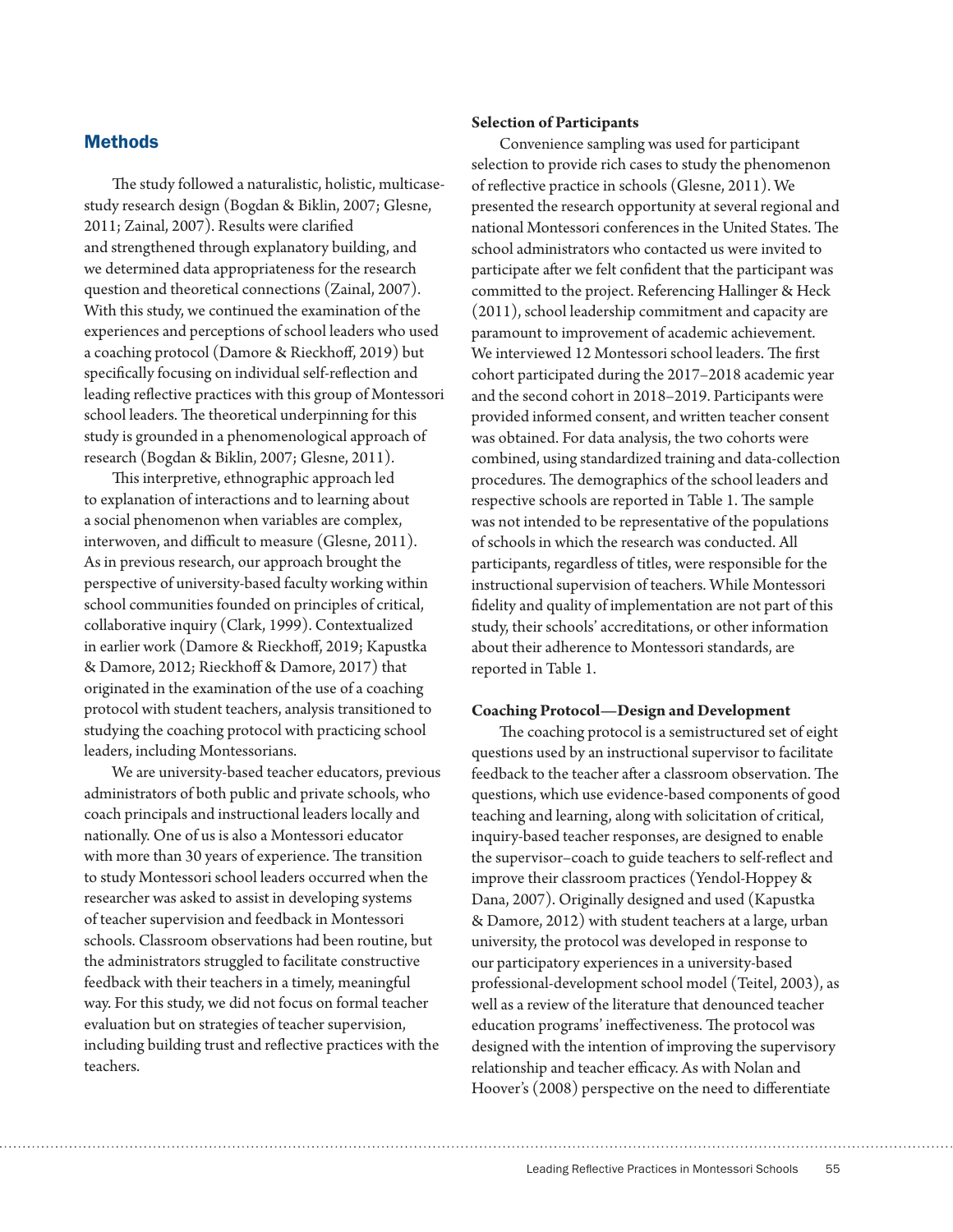| Table 1                                    |  |
|--------------------------------------------|--|
| Demographics of School-Leader Participants |  |

| Pseudonym | School leadership<br>title or role                            | Experience in<br>administration or<br>supervision | Credentials                                       | School<br>demographics (all<br>in $U.S.$ )                                 | Fidelity / Montessori<br>implementation<br>description                                                                                                       |
|-----------|---------------------------------------------------------------|---------------------------------------------------|---------------------------------------------------|----------------------------------------------------------------------------|--------------------------------------------------------------------------------------------------------------------------------------------------------------|
| Diane     | Lower Elemen-<br>tary program<br>director (grades<br>$1 - 3)$ | $<$ 3 years                                       | State and<br>Montessori<br>credentials            | Public charter, 200<br>students, EC-grade<br>8, Western state              | Adheres to state require-<br>ment that all teachers<br>are credentialed at level<br>of teaching; professes<br>to adhere to authentic<br>Montessori standards |
| Georgina  | Upper Elemen-<br>tary program<br>director (grades<br>$4-6)$   | $> 10$ years                                      | State and<br>Montessori<br>credentials            | Public charter, 200<br>students, EC-grade<br>8, Western state              | Same as above                                                                                                                                                |
| Carol     | Instructional<br>coach                                        | < 2 years                                         | M.Ed.                                             | Public charter, 200<br>students, EC-grade<br>8, Western state              | Same as above                                                                                                                                                |
| Hillary   | Elementary coor-<br>dinator                                   | $<$ 2 years                                       | State and<br>Montessori<br>credentials            | Public charter, 200<br>students, EC-grade<br>8, Western state              | Same as above                                                                                                                                                |
| Jackie    | Administrator                                                 | $<$ 2 years                                       | M.F.A.,<br>Montessori<br>credential               | Public charter, 200<br>students, EC-grade<br>8, Western state              | Same as above                                                                                                                                                |
| Louise    | Principal                                                     | $> 5$ years                                       | State and<br>Montessori<br>credentials            | Private, Catholic,<br>150+ students, EC-<br>grade 3, Midwest-<br>ern state | School on Step 6 of<br>AMS Pathway Program<br>(AMS, 2021)                                                                                                    |
| Wilma     | Associate HoS                                                 | < 4 years                                         | Montessori<br>credential                          | Private, 200+ stu-<br>dents, EC-grade 8,<br>Southern state                 | AMS-accredited school                                                                                                                                        |
| Queenie   | Associate HoS                                                 | > 3 years                                         | Montessori<br>credential                          | Private, 200+ stu-<br>dents, EC-grade 8,<br>Southern state                 | AMS-accredited school                                                                                                                                        |
| Kenneth   | Middle school<br>coordinator                                  | < 8 years                                         | M.Ed.                                             | Private, 250+<br>students, EC-grade<br>12, Western state                   | IMC-accredited school                                                                                                                                        |
| Sam       | Middle school<br>coordinator                                  | > 5 years                                         | M.A., liberal<br>arts, Montes-<br>sori credential | Private, 250+ stu-<br>dents, EC-grade 8,<br>Western state                  | AMS-accredited school                                                                                                                                        |
| Denise    | EC coordinator                                                | < 3 years                                         | B.S., Montes-<br>sori credential                  | Private, 250+ stu-<br>dents, EC-grade 8,<br>Western state                  | AMS-accredited school                                                                                                                                        |
| Kelly     | EC coordinator                                                | $<$ 3 years                                       | B.S., Liberal<br>arts                             | Private, 250+ stu-<br>dents, EC-grade 8,<br>Eastern state                  | AMS-accredited school                                                                                                                                        |

*Note.* EC = Early Childhood; HoS = Head of School; M.Ed. = Master of Education; M.F.A. = Master of Fine Arts; M.A. = Master of Arts; AMS = American Montessori Society; IMC = International Montessori Council.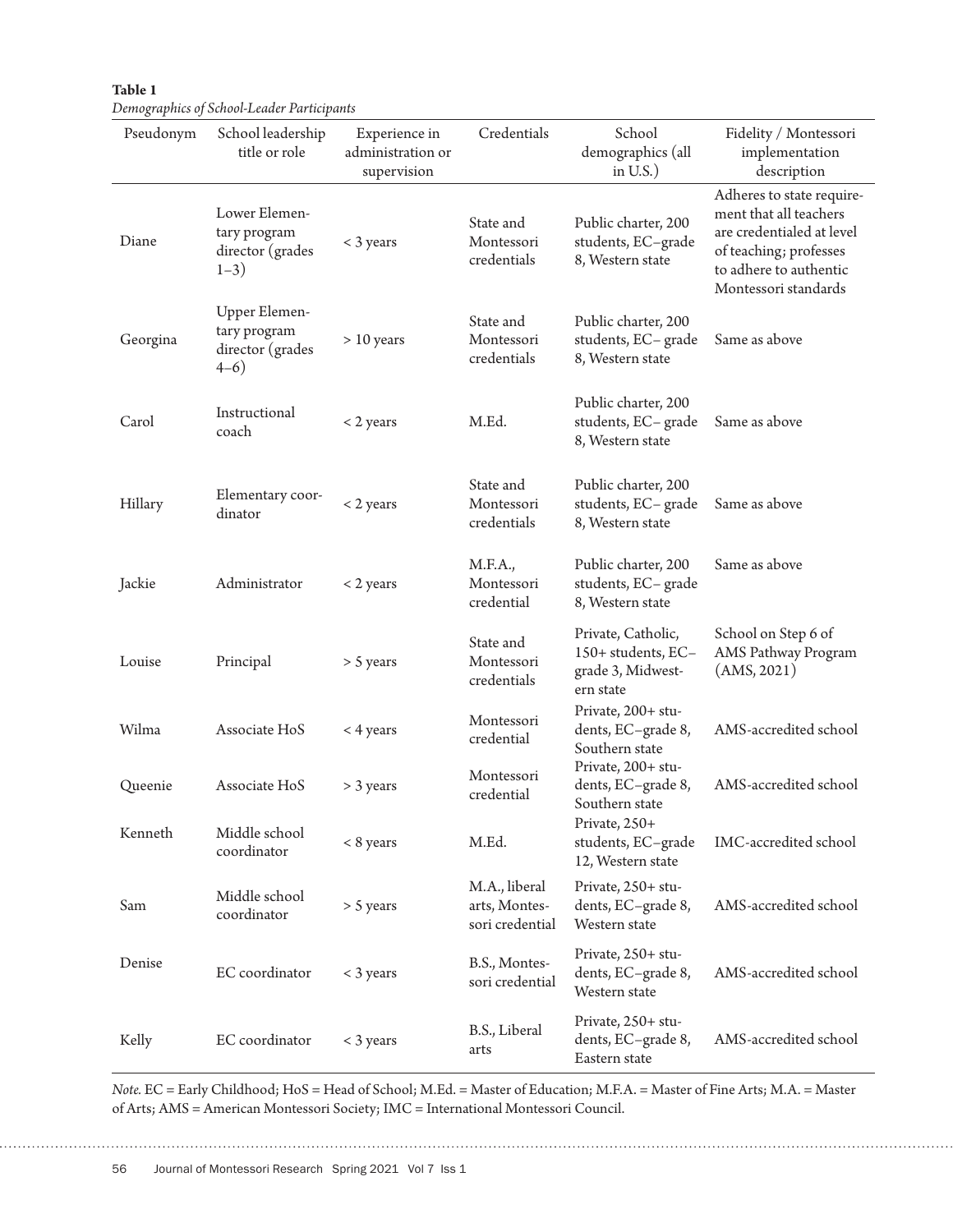between teacher evaluation and supervision, the protocol was designed not for formal teacher evaluation, but to increase reflective practice for the instructional supervisor and the teacher. The original name of the coaching protocol was the Reflective Interview Protocol, but it was retitled the Coaching Protocol as it was used by school administrators.

The questions on the protocol address teaching and learning topics of curriculum planning and delivery of instruction, differentiation of instruction, evidence of student learning, adult communication and collaboration, and professionalism and reflective practices. Because of the essentiality of initially training administrators to use the protocol, we intentionally do not share the protocol questions in their entirety. To illustrate the use of the protocol questions presented by the instructional supervisor to the teacher and to facilitate readers' basic understanding of the design and contents of the questions, we highlight an example for readers' rudimentary understanding. One question on the protocol—"What did your students learn today, and how do you know?"—was guided by earlier research of how teachers (preservice and in-service) articulated their understanding of student learning and how the protocol facilitated responses about the efficacy of teaching and learning (Damore & Rieckhoff, 2019; Kapustka & Damore, 2012).

Among participants, reflection as a practice emerged as an overarching theme. With other questions on the protocol, we experienced similar patterns with teachers thinking about, articulating, and engaging in self-inquiry and reflection on the topics of curriculum delivery, differentiation, communication and collaboration, and professionalism and reflective practice. The protocol questions, although originally designed for traditional teachers, were not altered for this study with the Montessori school leaders. However, during our interviews with the leaders, several of them requested clarification to better translate the protocol questions for Montessori classroom practices. A protocol question that focused on curriculum delivery (i.e., "Tell me what you planned for your classroom today and what actually happened") evolved into a discussion between researcher and school leader about Montessori teachers not always using the term "planning." Montessori training may not use planning per se, but parallels are found with an emphasis on following the child, the prepared adult, and the prepared environment for the child's success

(Bennetts & Bone, 2020). Rather, Montessori teachers do plan lessons according to their observations of the child's choice, use, and mastery of instructional materials. Therefore, we experienced not an alteration of the protocol questions, but rather discussion and further clarification about alignment to Montessori principles.

## **Data Collection**

We trained the school leaders to use the coaching protocol, conducting on-site visits at the participants' respective schools. Each researcher and participant jointly observed a classroom, which was followed by a teacher conference during which the researcher asked the teacher the interview questions while the school leader observed. The school leader was asked to repeat the process three more times during the academic year with the same teacher or teachers but without the researcher. During the course of the research study, we interviewed the participants via Zoom at midterm and at the end of the academic year. Using a semistructured interview set of questions (see Appendix A), questions for the school leaders focused on strengths, value, areas for improvement, and ease of use of the coaching protocol and process.

#### **Data Analysis**

Eighteen interviews were recorded and transcribed, representing the 12 participants. Because of scheduling and availability, not all participants were available for both midterm and final interviews, thereby limiting the total number of interviews available for data analysis. Four initial codes—based on the research questions, our previous research on the coaching protocol, and a contemporary literature review on reflective practice were used to analyze the interview data. The codes included school improvement, adult learning principles, individual self-reflection, and leading reflecting practice, and they aligned with concepts found in mainstream leadership theories.

The transcribed interviews were initially analyzed manually through open coding, where segments of data were assigned initial codes, that is, a word or term that attributes meaning to the data (Creswell, 2013). *Coding* is defined as a "progressive process of sorting and defining . . . scraps of collected data . . . that are applicable to your research purpose" (Glesne, 2011, p. 194).

The sequence of analysis continued with our creating more-focused and more-selective coding, which involved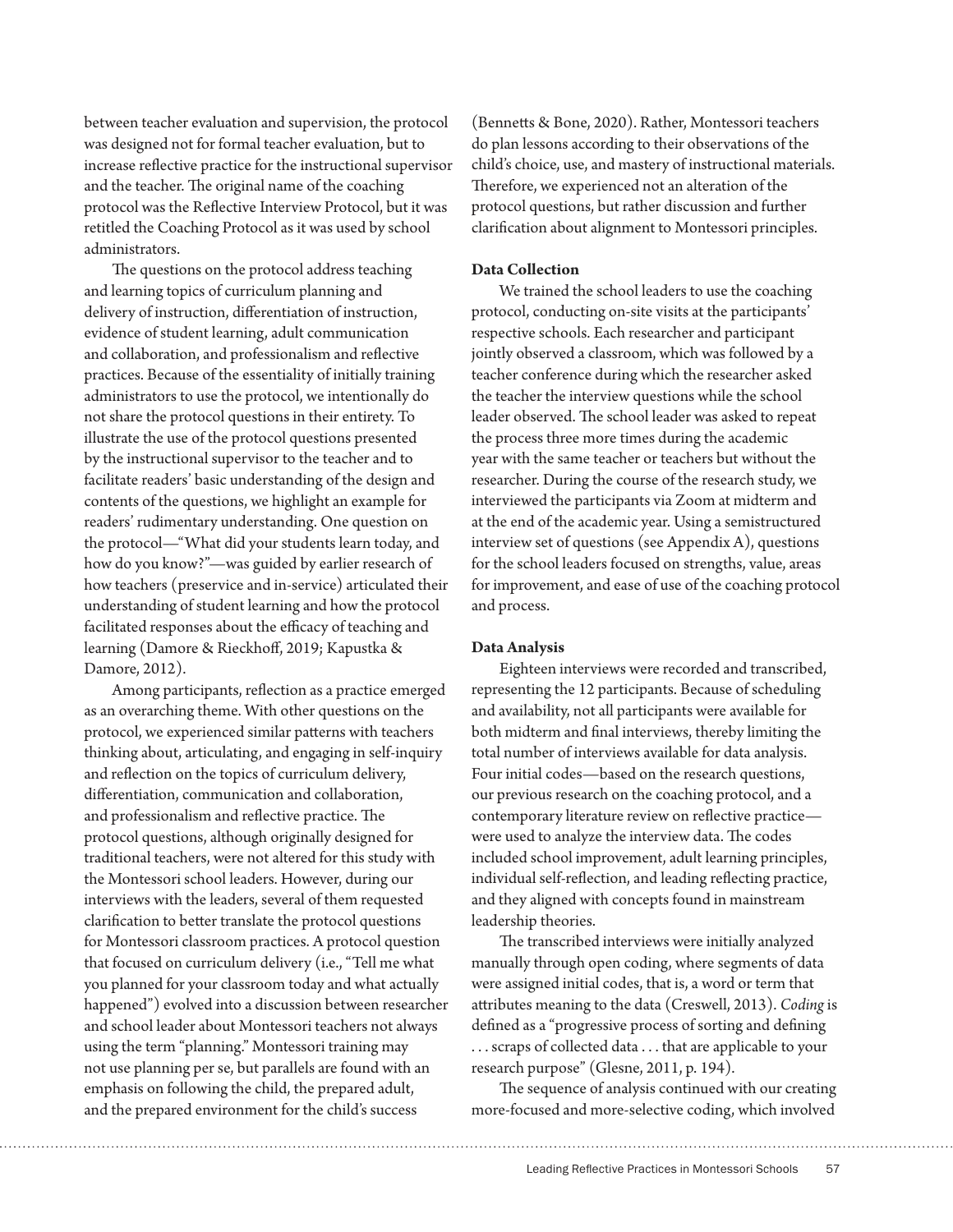the condensing of initial codes into categories that were further clustered until patterns suggested emergent themes across the data. This process was ongoing until data saturation was achieved and new themes no longer surfaced. We also determined we were double-coding in several instances, with many of the participants' responses overlapping across the themes. We concluded that the themes were not mutually exclusive. The final debriefing confirmed three major themes: (a) individual reflection by the leader themselves, (b) leading reflective practice with an application of the principles of adult learning, and (c) reflection for school improvement. These themes are grounded in the literature and the ongoing, collaborative debriefing between the two researchers that provided an organizational road map for the Findings and Discussion section.

## **Trustworthiness and Limitations**

Glesne (2011) presented trustworthiness as a means to increase the credibility of data and findings: "trust the culture and check out your hunches" (p. 49). We debriefed continually, and attempted member checking on the interviews. One researcher's Montessori background, knowledge, and experience proved helpful in adapting the protocol from use in a traditional educational setting to a Montessori one. Limitations occurred with participants' self-reporting as well as our interpretations as we present the data (Glesne, 2011). The study included a small sample and limited generalizability. Other limitations include differences among public, charter, and private schools; school size; supervisory qualifications and training; Montessori teacher training; and existing systems that support leaders' professional growth and capacity. Variance in roles of the school leaders, their authority, expertise, and experience, as well as the experience of the participating teachers, should also be considered. Additionally, the coaching protocol was not originally developed and piloted in Montessori schools. Further, we were participatory researchers, with one of us a Montessori educational leader for over 30 years, which can present additional bias. We kept these limitations in mind as we shared our findings with each other.

# Findings and Discussion

Writing the analysis, we chose Golden-Biddle and Locke's (2006) approach, in which respondents'

quotations and comments are integrated with connections to the literature and researchers' interpretations. The next sections provide narrative on and elaboration of the three identified themes, with illustrative quotes from the school-leader participants. Pseudonyms were used to ensure anonymity of the participants. Not all participants are represented in the quotes because of space limitations, but the majority of voices are expressed. Analysis of multiple cases suggests the Montessori school leaders found the coaching protocol a useful tool for facilitating their own professional reflection, improving their supervisory practice, and positively influencing teacher reflection. The participants articulated that the process created a new space for converting postobservation teacher feedback from one-way discussion into a more reflective, informative, and inquiry-based dialogue with their teachers (York-Barr et al., 2016). Just as Houchens et al. (2017) used theories of practice to describe how principals could improve their instructional leadership and practice through double-looping, these participants also began to reflect on and question their own assumptions, beliefs, and previous behaviors, and to articulate potential changes in their actions with their teachers.

## **Leader Self-Reflection**

# *Research Question 1: How can a Montessori school leader's self-reflection be facilitated through the use of a prescribed coaching protocol?*

Throughout their interviews, the school leaders described changes in their beliefs, assumptions, and practices regarding supervisory approaches. Several participants reported increased confidence in creating an environment where all could be successful. School leaders tend to their own learning and effectiveness through reflection, study, and improvement (NPBEA, 2015). In keeping with Bouchamma and Basque (2012), leaders' experiential learning allows them to hone and refine supervisory skills, and it becomes part of their self-development. "Wilma" commented on her leadership growth:

*I've been growing in my own leadership. It's easy for me to ask questions, but my question is a little bit more closed and doesn't invite [conversation with the teacher] . . . . It was a bit of a learning curve. So, I've been trying to learn how I approach different questions.*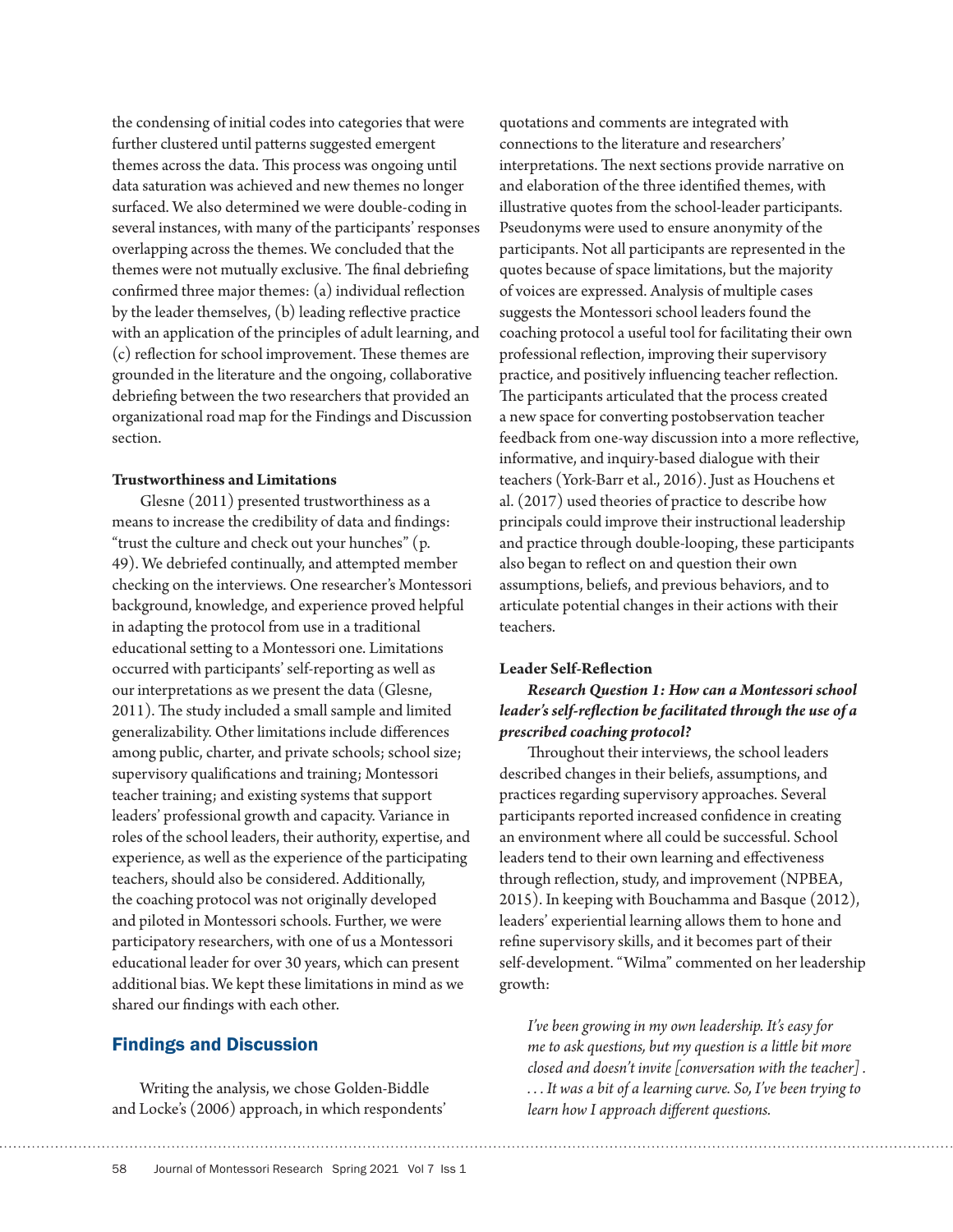"Diane" explored her self-development as an instructional coach using the protocol: "I do find that I do too much talking. And I do too much external problem solving. And so, what I'm learning is that not everyone is looking for my answer."

At times, the school leaders viewed self-reflection competencies from a traditional lens. Other times, they appeared to analyze the process in light of their Montessori teacher training and experience. "Sam" described the transition from a Montessori classroom teacher working with students to a leader of adults with the Montessori lens of observing, guiding, and coaching, not managing:

*My focus going forward [is] trying to make sure I'm doing more . . . mentoring versus managing. I'm trying to shift that mindset a little bit more because that's what we do with the students. We try and give them this opportunity to grow, but normally with adults you tend to go into management mode, which I'm trying to make sure I keep in check.*

Some participants were questioning their formal roles of management and teacher evaluator, trying to shift to a mindset for a different role—instructional supervisor, helping teachers to trust them, and encouraging them to engage in reflective conversation. Several concluded that it is difficult to serve in the same role as evaluator and supervisor, to establish a trusting relationship with teachers. Formal teacher-performance evaluation differs from supervision, with the latter focusing on the development of the individual, not management of personnel (Nolan & Hoover, 2008). Dr. Montessori (1984) advocated for the development of the human being, which aligns with Nolan and Hoover's (2008) supervisory perspectives focused on the individual's professional growth. Our participants were doublelooping, reflecting, and presenting a new paradigm that may shift their approach to coaching teachers (Houchens et al., 2017). Diane echoed the value of lifelong learning for a school leader: "It does really open up [my thinking] for conversation. And it does maintain the idea that, not only are we striving to create lifelong learners, but that we are lifelong learners." Dr. Montessori described the transformation of the Montessori teacher through a lifetime of deep reflection and commitment (Bhata, 2019). Diane's thoughts about lifelong learning for the leader may have been influenced by her Montessori

teacher training and her experience as a Montessori teacher.

#### **Leading Reflective Practice**

*Research Question 2: How does the use of a prescribed coaching protocol impact the Montessori school leader's ability to lead teachers in reflective practices?*

This study examined a school leader's reflection as the leader empowers and motivates teachers and staff to the highest levels of professional practice and to continuous learning and improvement through meaningful post-observation discussions (NPBEA, 2015, p. 20). Similarly, AMS School Accreditation Standard 2.7 requires that the administrative leader promote a culture of participation, responsibility, and ownership (AMS, 2018, p. 3). Analysis of the participants' transcripts provided insights into how the protocol's questions facilitated leading teachers in reflective practice and thinking about improvement of their classrooms. The school leaders' responses illustrated connections to the literature, specifically with practices of adult learning, highlighting the significance of establishment of trust, collegiality, dialogue, and partnerships to guide teacher reflection (Drago-Severson et al., 2013; Tschannen-Moran & Gaereis, 2015). "Louise" described her experience in leading the Montessori teachers to use the protocol for self-reflection.

*What it is I'm looking for [is the] opportunity to have a conversation with them afterwards that lends itself to a collegial conversation [regarding their teaching] And to set them at ease [and provide an] opportunity to observe and to give feedback in a really positive way and to help them to become more self-aware of their practice.*

Kelley also commented on her experience.

*The success was them thinking about it. And having that reflective piece, I think—again with a veteran Montessori teacher — [provided a new lens]. They have a set way of doing things, but I think adding the layer of them questioning why they are doing what they are doing [fostered new ways of thinking].*

The school leaders appeared to value and connect to the principles of adult learning and Montessori concepts as they used the protocol. Several participants

Leading Reflective Practices in Montessori Schools 59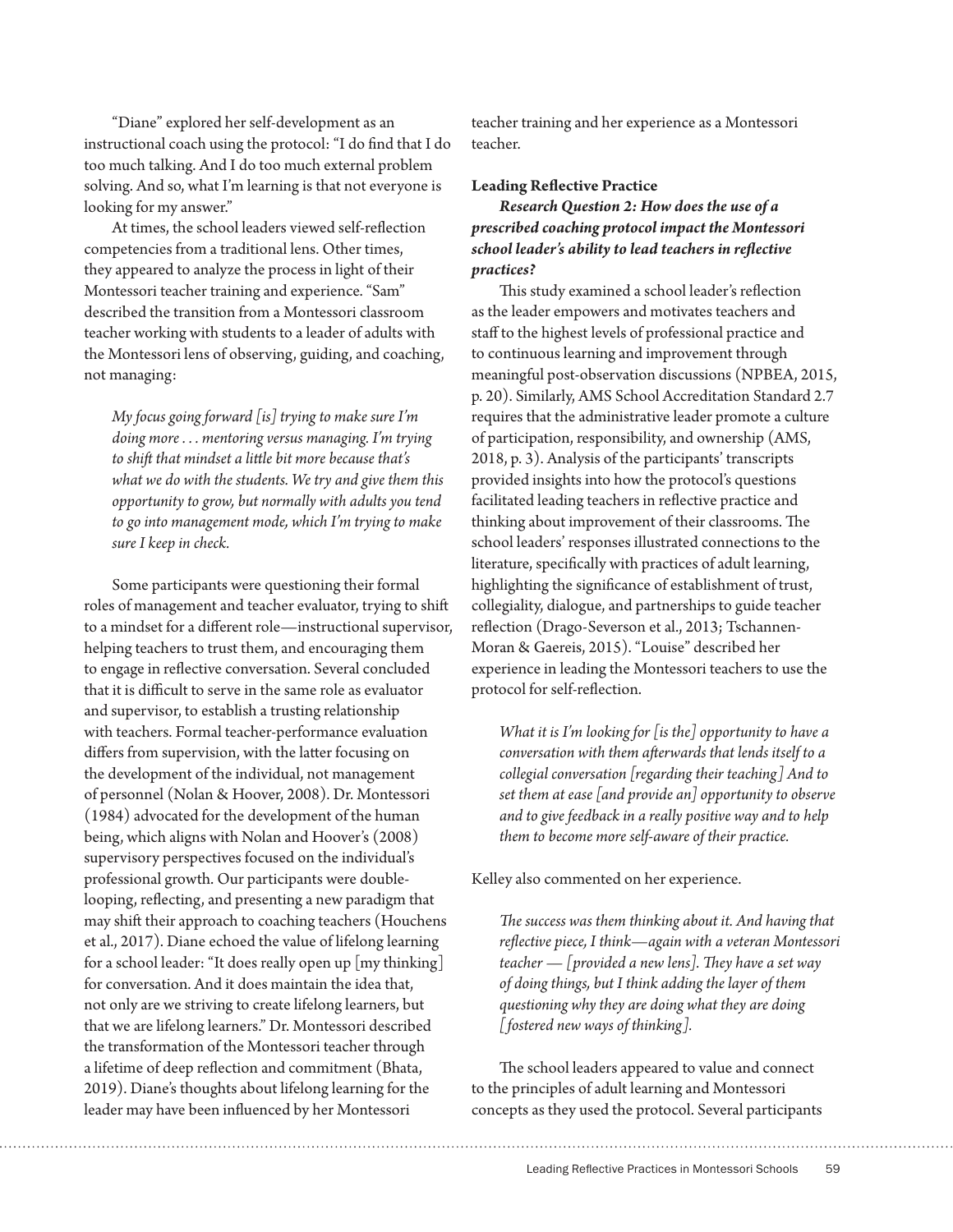acknowledged the benefit of this constructivist approach in a Montessori community, comparing it to Dr. Montessori's leadership in a classroom environment. Possibly the school leaders' own Montessori teaching experience generalized to an understanding of how to lead adults (Bhata, 2019). The school leader, trained as a Montessorian and trying to successfully transition to leading adults, used the protocol to prepare an environment to study and discuss the teacher's work in the classroom. The leader uses observation and listening to nurture and guide the adult, much like the Montessori teacher guides the child (Bhata, 2019). Building upon relationships and mutual trust, leaders can facilitate professional growth and improvement, helping the teachers question their practices and beliefs (York-Barr et al., 2016). School leader Louise talked about building relationships and getting teachers to open up with the coaching protocol's inquiry-based questions: "It's all about relationships, and if that's not there, then forget it . . . . It enabled [the teachers] to open up and to be able to explain and articulate [their practice]." "Queenie" described what she perceived as a teacher's delight at the inquiry-based questions, as well as the conversation and trust the protocol yielded:

*I was able to say, you know, so, what did you think? You know, how did it go? What did you think was going to happen . . . and what did happen and so, the teacher who was starting [Montessori] training this week was blown away by [this protocol]. She said it was eye-opening, it was awesome, I loved it. So it was fun for me because I'm excited for her journey . . . .* 

Epstein (2011) described the power of becoming a "joyous observer" in a Montessori environment (p. 2). The observational experience should connect with our behaviors and the "observer and observed participate together" (p. 2). The personal power of the leader is constructed as one method of developing relationships, thus influencing others with trust and empowerment. Queenie and other school-leader participants echoed the value of their own self-reflection and that of their teachers. They unpacked reflective practice through new lenses and reframed previously learned principles representing double-looping as posited by Houchens et al. (2017).

## **Connections to Adult Learning**

Lillard (2017) stated that people do better when they have choice in their decisions and environments, not when others attempt to control them. Montessori teacher preparation emphasizes the concepts of transformation, humility, respect, individual autonomy, self-awareness, adaptation, and encouragement of inquiry (Bennetts & Bone, 2020; Montessori, 1984; Steiner, 2016). Principles of adult learning parallel this thinking, allowing the leader to begin a dialogue with the teacher, to listen, and to facilitate reflective thinking. School-leader participants talked about building relationships with teachers and using the coaching-protocol questions as a framework that encouraged teachers to open up and explore their practice. Caffarella and Daffron (2013) connected adult learning and reflective practices, concluding that recognition and respect for adults is essential in planning professional development.

Concepts of teacher autonomy, relationship building, experiential learning, and opportunities for reflective practice are revealed in responses to the question "Do you think [the protocol] improves your capability to provide observations with feedback sessions?" "Kenneth" said,

*I definitely think so . . . . The strengths are that I think it can be relationship building . . . . The person I worked with shared that she feels very comfortable with me and is happy to talk to me anytime.*

As with the child, the leader will have the opportunity, after trust is established, to guide the teacher (Lillard, 2017). "Georgina" talked about the protocol's support in creating space for conversation and the school leader listening to the teacher.

*This is the strongest [protocol] that's the most effective because it lets the conversations happen in a way that both people are prepared [for], and [they are] open to the observations and change. There's no bracing oneself, there's no defiance, and it really lets the coach listen.*

With a degree of alignment to their previous Montessori teacher training, the leaders may have readily acclimated to principles of adult learning, such as respect for the autonomy of the individual. The participants reinforced that the leader must attempt to model productive and effective actions and be willing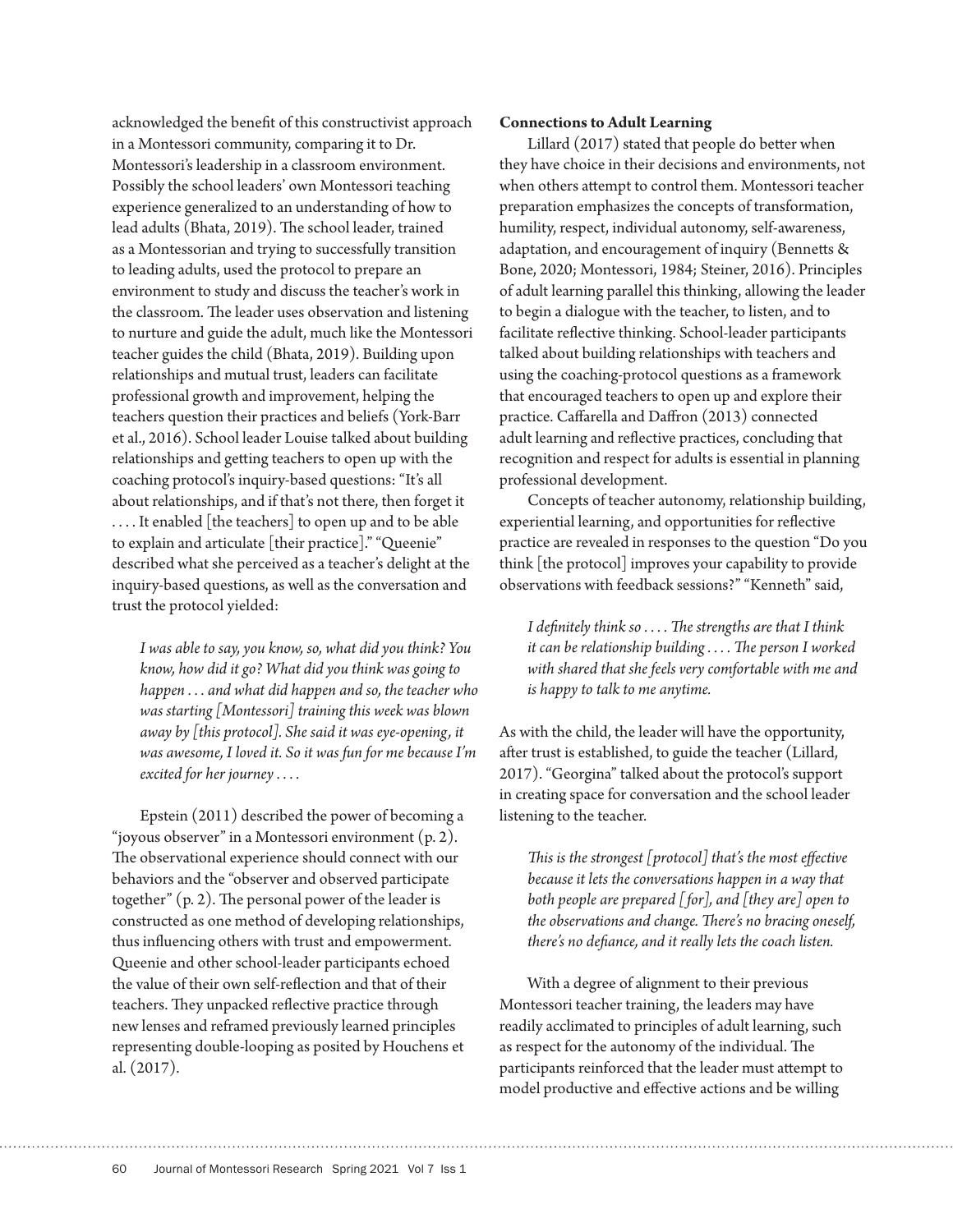to hear each other's voices and interpretations, without judgment, and with respect. Principles of adult learning, embedded in leading teacher reflection, must be considered for desired change to occur (York-Barr et al., 2016).

## **Reflective Practice for School Improvement**

Interviews yielded insightful connections linking reflective practice to school improvement. Several of the represented schools are accredited by national Montessori membership organizations and adhere to professional standards for school improvement (AMS, 2018). As in the PSEL standards (NPBEA, 2015), school improvement is defined as improvement in teaching and learning as measured by outcomes. These school-leader participants generally defined school improvement as a change in their thinking and actions, perceived change in teacher practice, or potential for improvement in evaluation strategies school-wide. "Bella" talked about potential for school improvement: "It's going to be a benefit to [teachers] and to me, to build a better school. I'm really very delighted when I walk into the classroom that I see better [Montessori] instruction." Louise reflected on the coaching protocol's influence for school improvement: "And if I hadn't invested in this [research project], I wouldn't know that it's going to be a benefit to them and to me to build a better Montessori school."

Participants reflected on potential school-wide improvements with the coaching tool, with a few articulating limitations of leadership and time availability. Time and space must be created for professional conversations to improve teacher practice and thus student learning (Rieckhoff & Damore, 2017). "Denise" explained, "It did help us to synthesize something new. It's not necessarily something we can completely adopt school-wide, but it did cause us to reevaluate our process of when the assistant heads of schools go in and do formal evaluations." Wilma expressed hope for integrating into a practice throughout the school: "I'm wanting to use it throughout the remainder of this school year and see how we can shift how we're currently doing things schoolwide." When the question was posed about comparison to the use of other tools, several school leaders expressed dissatisfaction with their schools' current supervisory approaches, citing uncomfortable, one-way feedback approaches and the use of rubrics without a script for conversation with the teacher. Kenneth said, "I think [the protocol] helps the teacher be the reflective one,

instead of the person who's doing the critique that has to be reflective on how they scored [a rubric]." Sam talked about the protocol compared to other approaches:

*I didn't know that [I was using my previous lens of observing to find areas for growth]. I went in with a mindset of "What do I see going well?" Because you are always thinking, okay, what are some things that need to be worked on? I need to find those. That's the feedback I need to give somebody. And it is easy to get lost in that. With the coaching protocol, it's just that you are coaching and you are supporting the person, regardless of whether the approaches or behaviors you saw in the classroom were positive or negative.*

Through the use of reflective practices, schools can critically assess current practices that move into action steps for change. Queenie talked about adopting concepts of reflective practices into the teacher evaluation process: "We implemented [the coaching protocol] into our annual review form. It made us think bigger as far as having it be more interactive and get[ting] more information [from teachers]." Georgina described the potential for longer term use of the protocol, emphasizing the conversations created, perceptions of minimized threat (Drago-Severson et al., 2013) and possibilities for change:

*I think it's [the coaching protocol] going to be, long-term, the most effective [for our school]. There was no dreading it going into the conversation on either side. . . . All of the emotional energy was put into the discussion of joyful practices . . . , commiserating over the challenges . . . with colleagues.*

Reflection represents a key component in models of school improvement. Leadership in school improvement is expected of all school administrators, including those who lead Montessori schools (AMS, 2018; NPBEA, 2015).

## Conclusions and Implications

This study's results support the theory that reflective practices lead to improvement of practice with this group of Montessori school leaders and their respective teachers. The use of the coaching protocol yielded positive perceptions, and participants reported improved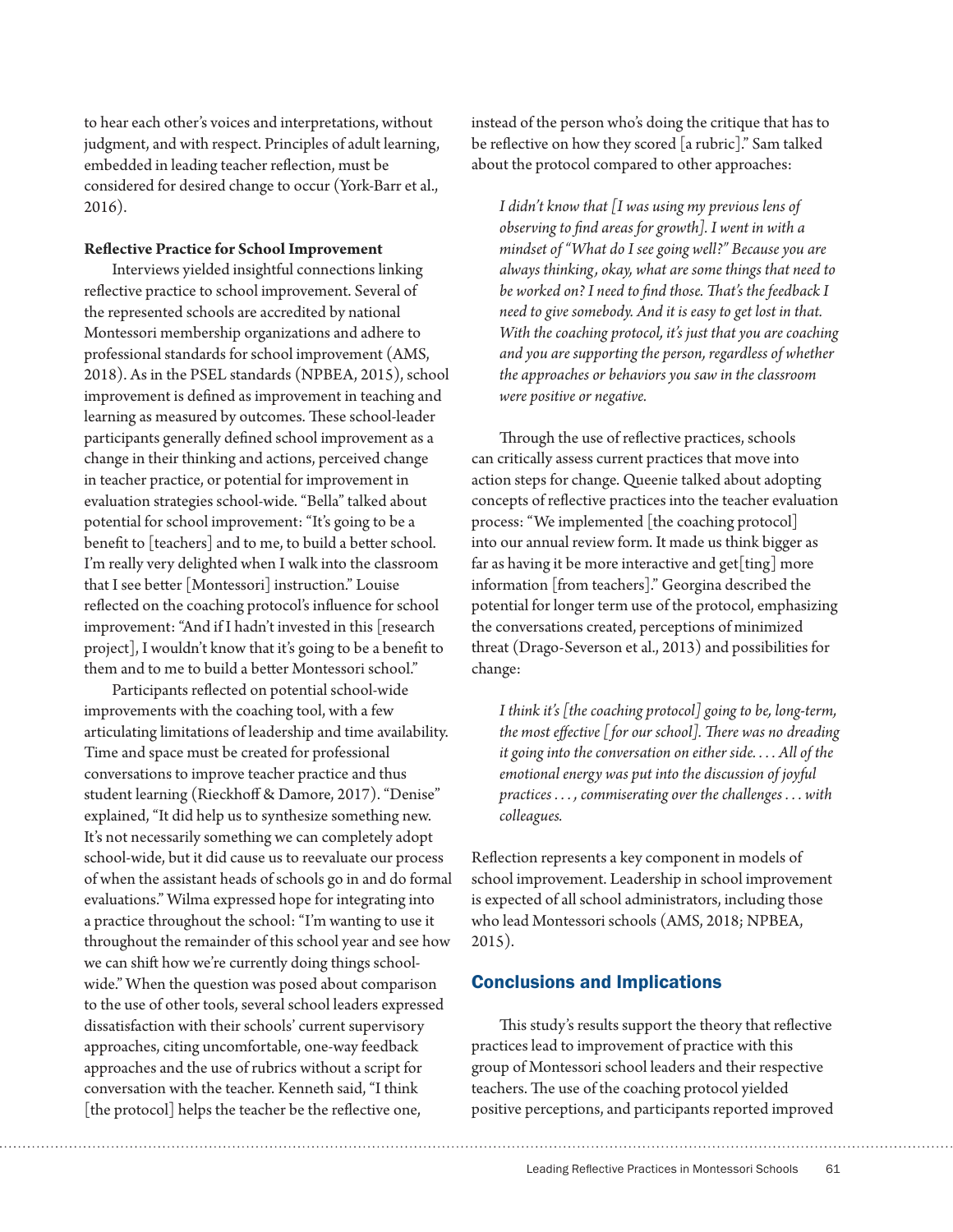individual reflection and teacher reflection. We assert that this coaching protocol is universal and affords improvement in instructional leadership through selfreflection, and leading teachers in self-reflection and improvement of practice. In her writings, Dr. Montessori did not commonly use the specific term "reflection." Yet Dr. Montessori was a model leader in her own right, a student of observation and human behavior. Thus, as researchers we equated these characteristics to leadership and reflective practices. The coaching protocol may be particularly relevant for Montessori school leadership, given the strong psychological orientation of Montessori pedagogy and its emphasis on guiding auto-education, respecting the autonomy of the individual, which parallels best practices in adult learning. The theories of practice (Houchens et al., 2017) also align with Montessori principles in its approach to supervision of teachers: study, learn, and consider other perspectives. The schoolleader participants continued to study and reflect on their experiences as reported in their interviews with us.

Because of limited resources and decentralized organizational structures, our Montessori school leaders assume numerous, conflicting administrative and supervisory roles. The tensions of simultaneously serving as a teacher evaluator and an instructional coach may not be advantageous to building trust with teachers for reflective practices (Nolan & Hoover, 2008). This study focused on reflective practices, not teacher evaluation, although participants identified potential opportunities to incorporate reflective-practice strategies into their teacher-performance evaluation systems. Implications for future research suggest continued study of the coaching protocol, such as comparisons between traditional and Montessori school leaders and the use of existing surveys of reflective practice (Saylor et al., 2018). Although the protocol included questions about the diverse learners in teachers' classrooms, future studies may want to more directly address issues of diversity, racial equity, and inclusivity. Implications for practitioners should focus on content for Montessori professional development and schools' administration training programs, supporting that observation, reflection, and decision-making are central for school leadership, teacher efficacy, and schoolimprovement efforts.

 The Montessori school leader may use observation, study, and listening to nurture and guide the adult, much like the Montessori teacher does (Bhata, 2019).

Montessori pedagogy shifts the role of the school leader in the ways of guiding children to guiding adults, using choice and auto-education, and reflective practice. Postclassroom-observation feedback cannot be one-way and prescriptive but must be meaningful, mutual, and participatory and must afford opportunities for teachers to articulate, own, and improve teaching and learning.

# Author Information

# **† Corresponding Author**

Sharon Damore† is a Montessori leadership consultant and adjunct faculty in the College of Education, DePaul University, Chicago, Illinois. She can be reached at [sjdamore@aol.com.](mailto:sjdamore@aol.com)

Barbara Rieckhoff is an associate dean in the College of Education, DePaul University, Chicago, Illinois. She can be reached at **brieckhoff@depaul.edu**.

# References

Aguilar, E. (2013). *The art of coaching*. Jossey-Bass. American Montessori Society. (2018). *American Montessori Society school accreditation standards and criteria*. [https://amshq.org/Educators/Montessori-](https://amshq.org/Educators/Montessori-Schools/AMS-Accreditation/Accreditation-Standards)[Schools/AMS-Accreditation/Accreditation-](https://amshq.org/Educators/Montessori-Schools/AMS-Accreditation/Accreditation-Standards)**[Standards](https://amshq.org/Educators/Montessori-Schools/AMS-Accreditation/Accreditation-Standards)** 

American Montessori Society. (2019). *American Montessori Society.* [https://amshq.org/About-](https://amshq.org/About-Montessori/History-of-Montessori/Who-Was-Maria-Montessori/Maria-Montessori-Quotes)[Montessori/History-of-Montessori/Who-Was-](https://amshq.org/About-Montessori/History-of-Montessori/Who-Was-Maria-Montessori/Maria-Montessori-Quotes)[Maria-Montessori/Maria-Montessori-Quotes](https://amshq.org/About-Montessori/History-of-Montessori/Who-Was-Maria-Montessori/Maria-Montessori-Quotes)

American Montessori Society. (2021). *Pathway of continuous school improvement: An invitation for member schools to engage with Montessori quality*. [https://amshq.org/Educators/Montessori-Schools/](https://amshq.org/Educators/Montessori-Schools/Pathway-of-Continuous-School-Improvement) [Pathway-of-Continuous-School-Improvement](https://amshq.org/Educators/Montessori-Schools/Pathway-of-Continuous-School-Improvement)

Argyris, C., & Schön, D. (1974). *Theory in practice: Increasing professional effectiveness*. Jossey-Bass.

Bagby, J., & Sulak, T. (2013). Connecting leadership development to Montessori practice. *Montessori Life*, *25*(1), 6–7.

Bennetts, K., & Bone, J. (2020). Montessori literature through the lens of leadership. *Journal of Montessori Research*, *6*(2). [https://doi.org/10.17161/jomr.](https://doi.org/10.17161/jomr.v6i2.13537) [v6i2.13537](https://doi.org/10.17161/jomr.v6i2.13537)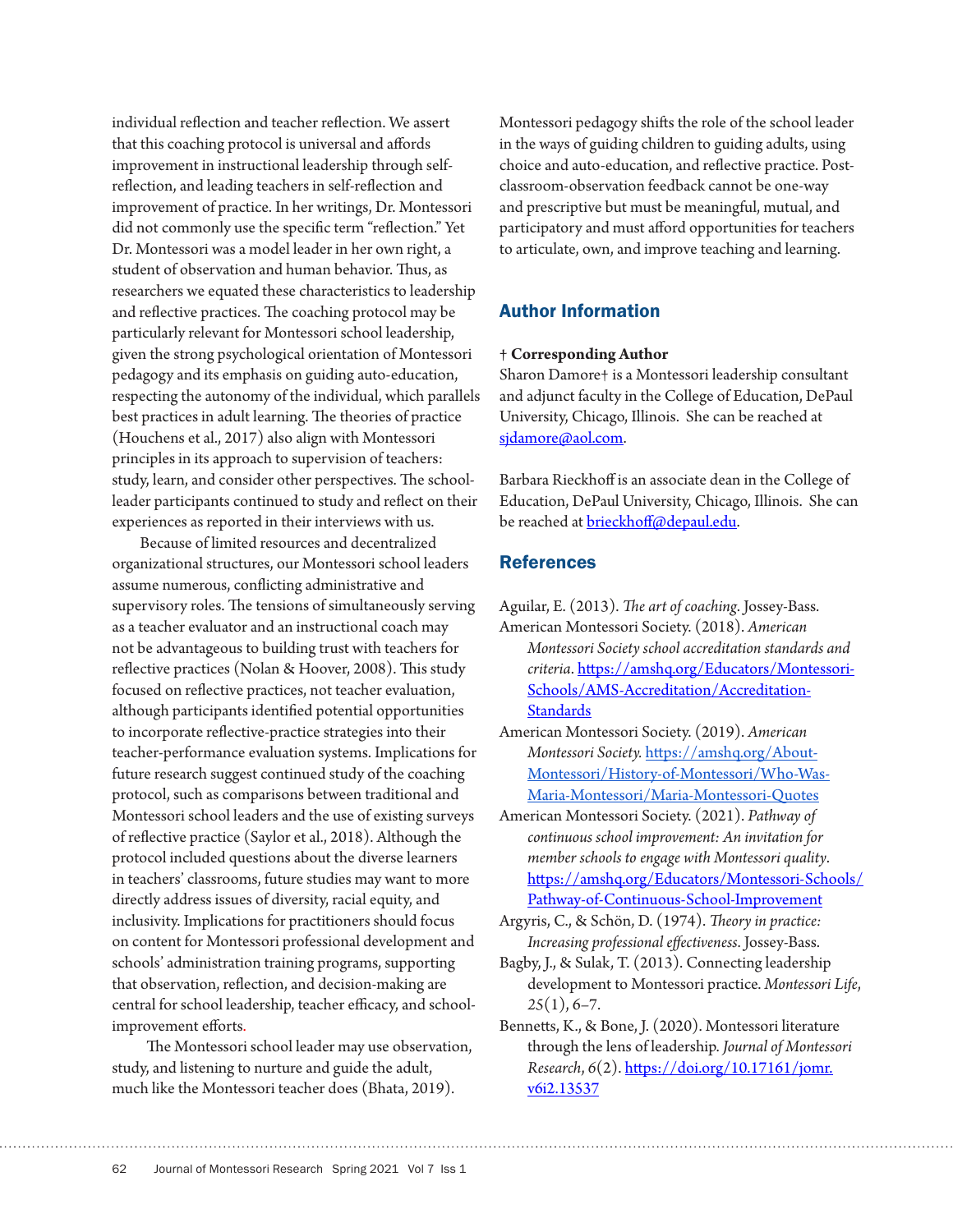Bhata, P. (2019). The Montessori differences: Understanding its essential elements. *Tomorrow's Child.* 12–14.

Bogdan, R., & Biklin, S. (2007). *Qualitative research for education: An introduction to the theories and models* (5th ed.). Pearson.

Bouchamma, Y., & Basque, M. (2012). Supervision practices of school principals: Reflection in action (ED535512). ERIC. *US–China Education Review B*, 7, 627–637. [https://files.eric.ed.gov/fulltext/](https://files.eric.ed.gov/fulltext/ED535512.pdf) [ED535512.pdf](https://files.eric.ed.gov/fulltext/ED535512.pdf)

Brockbank, A., & McGill, I. (2012). *Facilitating reflective learning, coaching and supervision* (2nd ed.). Kogan Page.

Caffarella, R. S., & Daffron, S. R. (2013). *Planning programs for adult learners: A practical guide*. Jossey-Bass.

Clark, R. W. (1999). *Effective professional development schools*. *Agenda for Education in Democracy Series. Volume 3*. Jossey-Bass.

Creswell, J. W. (2013). *Qualitative inquiry & research design: Choosing among five approaches* (3rd ed.). Sage Publications.

Damore, S., & Rieckhoff, B. (2019). School leader perceptions: Coaching tool and process. *Journal of Research in Leadership Education*, *16*(1), 1–24. [https://doi.](https://doi.org/10.1177/1942775119868258) [org/10.1177/1942775119868258](https://doi.org/10.1177/1942775119868258)

Dewey, J. (1933). *How we think.* D. C. Heath.

Drago-Severson, E., Blum-DeStefano, J., & Asghar, A. (2013). *Learning for leadership: Development strategies for building capacity for schools*. Corwin Press.

Elliot, V., & Shiff, S. (2001). A look within: Staff development using structure, inquiry, and reflection to examine feelings about equity. *Journal of Staff Development*, *22*(2), 39–42.

Epstein, P. (2011). *An observer's notebook - learning from children with observation C.O.R.E.* (2nd ed.). The Montessori Foundation Press.

Glesne, C. (2011). *Becoming qualitative researchers: An introduction* (4th ed.). Pearson.

Golden-Biddle, K., & Locke, K. (2006). *Composing qualitative research*. Sage Publications.

Hallinger, P., & Heck, R. H. (2011). Reassessing the principal's role in school effectiveness: A review of empirical research, 1980–1995. *Educational Administration Quarterly*, *32*(1), 5–44. [https://doi.](https://doi.org/10.1177/0013161X96032001002) [org/10.1177/0013161X96032001002](https://doi.org/10.1177/0013161X96032001002)

Houchens, G. W., & Keedy, J. (2009). Theories of practice: Understanding the practice of leadership. TopSCHOLAR: The Research & Creative Activity Database of Western Kentucky University. *Journal of Thought*, 44, 49–66. [https://](https://digitalcommons.wku.edu/ed_leader_fac_pubs/3/) [digitalcommons.wku.edu/ed\\_leader\\_fac\\_pubs/3/](https://digitalcommons.wku.edu/ed_leader_fac_pubs/3/)

Houchens, G. W., Stewart, T. A., & Jennings, S. (2017). Enhancing instructional leadership through collaborative coaching: A multi-case study. *International Journal of Mentoring & Coaching in Education*, *6*(1), 34–49. [https://doi.org/10.1108/](https://doi.org/10.1108/IJMCE-07-2016-0057) [IJMCE-07-2016-0057](https://doi.org/10.1108/IJMCE-07-2016-0057)

Kapustka, K., & Damore, S. (2012, April 13–17). "*How did your students learn? How do you know?" Helping student teachers articulate student learning* [Paper presentation]. American Educational Research Association Annual Meeting, Vancouver, BC, Canada.

Knight, J. (2019). Why teacher autonomy is central to coaching success. *Educational Leadership*, *77*(3), 14– 20. [http://www.ascd.org/publications/educational](http://www.ascd.org/publications/educational-leadership/nov19/vol77/num03/Why-Teacher-Autonomy-Is-Central-to-Coaching-Success.aspx)[leadership/nov19/vol77/num03/Why-Teacher-](http://www.ascd.org/publications/educational-leadership/nov19/vol77/num03/Why-Teacher-Autonomy-Is-Central-to-Coaching-Success.aspx)[Autonomy-Is-Central-to-Coaching-Success.aspx](http://www.ascd.org/publications/educational-leadership/nov19/vol77/num03/Why-Teacher-Autonomy-Is-Central-to-Coaching-Success.aspx)

Lillard, A. S. (2017). *Montessori: The science behind the genius* (3rd ed.). Oxford University Press.

Meier, D. R., & Henderson, B. (2007). *Learning from young children in the classroom: The art and science of teacher research.* Teachers College Press.

Montessori, M. (1970). How it all happened: Summary of a talk to her students on January 6, 1942, describing first the Casa dei Bambini. *Communications: Journal of the Association Montessori Internationale*, 2/3, 2–7. https://montessoriteacherscollective.com/words. html

Montessori, M. (1984). *The absorbent mind.* (C.A. Claremont, Trans.). Dell Publishing. (Original work published 1949)

National Policy Board for Educational Administration. (2015). *Professional standards for educational leaders*. Author.

Nolan, J., Jr., & Hoover, L. A. (2008). *Teacher supervision and evaluation: Theory into practice*. John Wiley and Sons.

Rieckhoff, B., & Damore, S. (2017). Beyond Charlotte: Reflection for continuous improvement. *Journal of Practitioner Research*, *2*(1), 1–14. [http://doi.](http://doi.org/10.5038/2379-9951.2.1.1044
) [org/10.5038/2379-9951.2.1.1044](http://doi.org/10.5038/2379-9951.2.1.1044
)

Leading Reflective Practices in Montessori Schools 63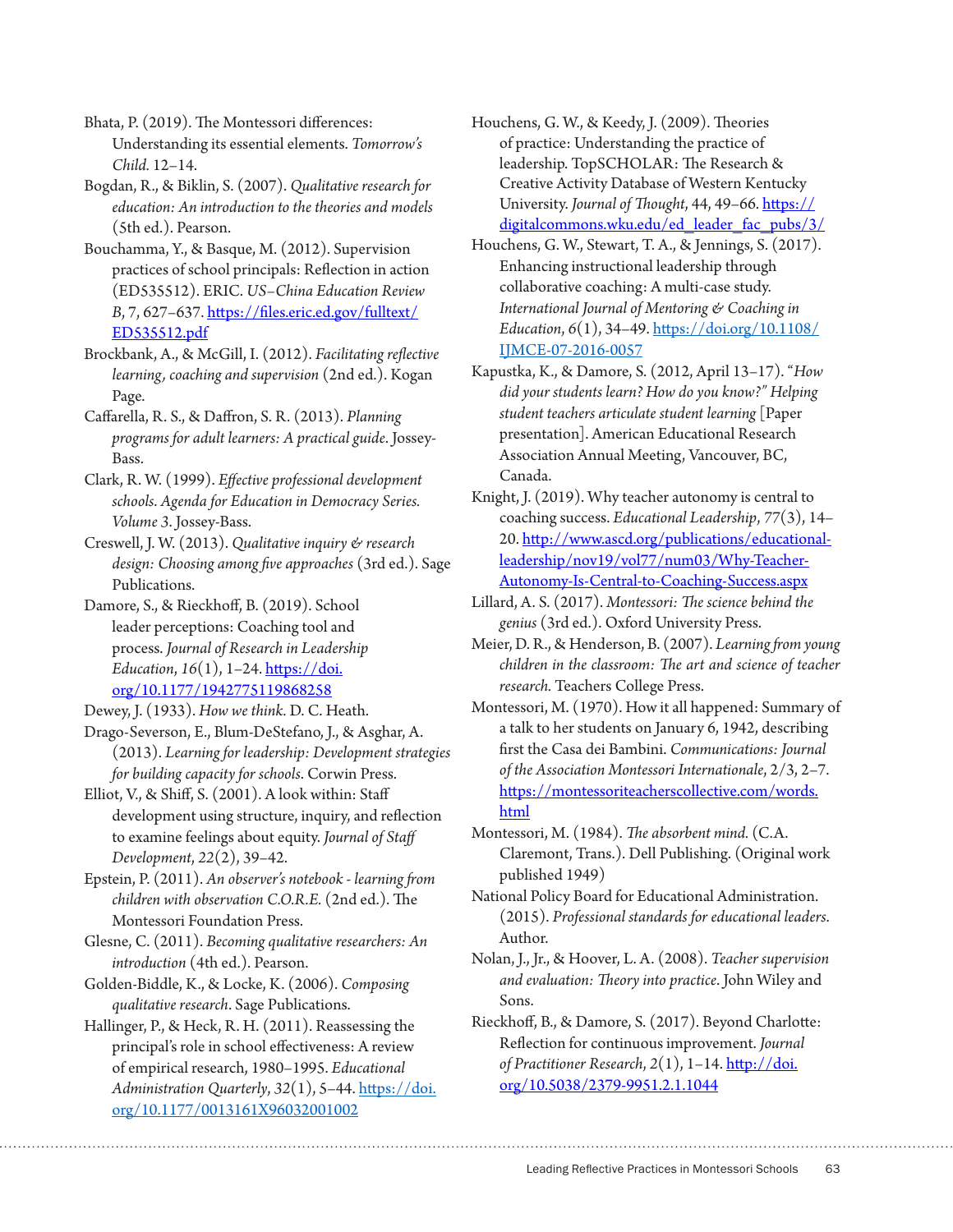Saylor, L., McKenzie, G., & Cebulski-Sacco, C. (2018). Teacher-centered mentorship as meaningful professional Montessori development. *Journal of Montessori Research*, *4*(2), 10–24. [https://doi.](https://doi.org/10.17161/jomr.v4i2.6923) [org/10.17161/jomr.v4i2.6923](https://doi.org/10.17161/jomr.v4i2.6923)

Schön, D. A. (1983). *The reflective practitioner: How professionals think in action*. Berrett-Koehler.

Senge, P., Cambron-McCabe, N. H., Lucas, T., Smith, B., Dutton, J., & Kleiner, A. (2012). *Schools that learn: A fifth discipline field book for educators, parents, and everyone who cares about education* (2nd ed.). Currency.

Steiner, M. (2016). Freeing up teachers to learn: A case study of teacher autonomy as a tool for reducing inequalities in a Montessori school. *Forum*, *58*(3), 421– 427.<https://doi.org/10.15730/forum.2016.58.3.421>

Teitel, L. (2003). *The professional development schools handbook: Starting, sustaining, and assessing partnerships that improve student learning*. Corwin Press.

Tschannen-Moran, M., & Gaereis, C. (2015). Faculty trust in the principal: An essential ingredient in high-performing schools. *Journal of Educational Administration*, *53*(1), 66–92. [https://doi.org/10.1108/](https://doi.org/10.1108/JEA-02-2014-0024) [JEA-02-2014-0024](https://doi.org/10.1108/JEA-02-2014-0024)

Yendol-Hoppey, D., & Dana, N. (2007). *The reflective educator's guide to mentoring: Strengthening practice through knowledge, story and metaphor*. Corwin Press.

- York-Barr, J., Sommers, W., Ghere, G., & Montie, J. (2016). *Reflective practice for renewing schools: An action guide for educators.* Corwin Press.
- Zainal, Z. (2007). Case study as a research method. *Jurnal Kemanusiaan*, *5*(1), 1–6. [https://jurnalkemanusiaan.](https://jurnalkemanusiaan.utm.my/index.php/kemanusiaan/article/download/165/158) [utm.my/index.php/kemanusiaan/article/down](https://jurnalkemanusiaan.utm.my/index.php/kemanusiaan/article/download/165/158)[load/165/158](https://jurnalkemanusiaan.utm.my/index.php/kemanusiaan/article/download/165/158)